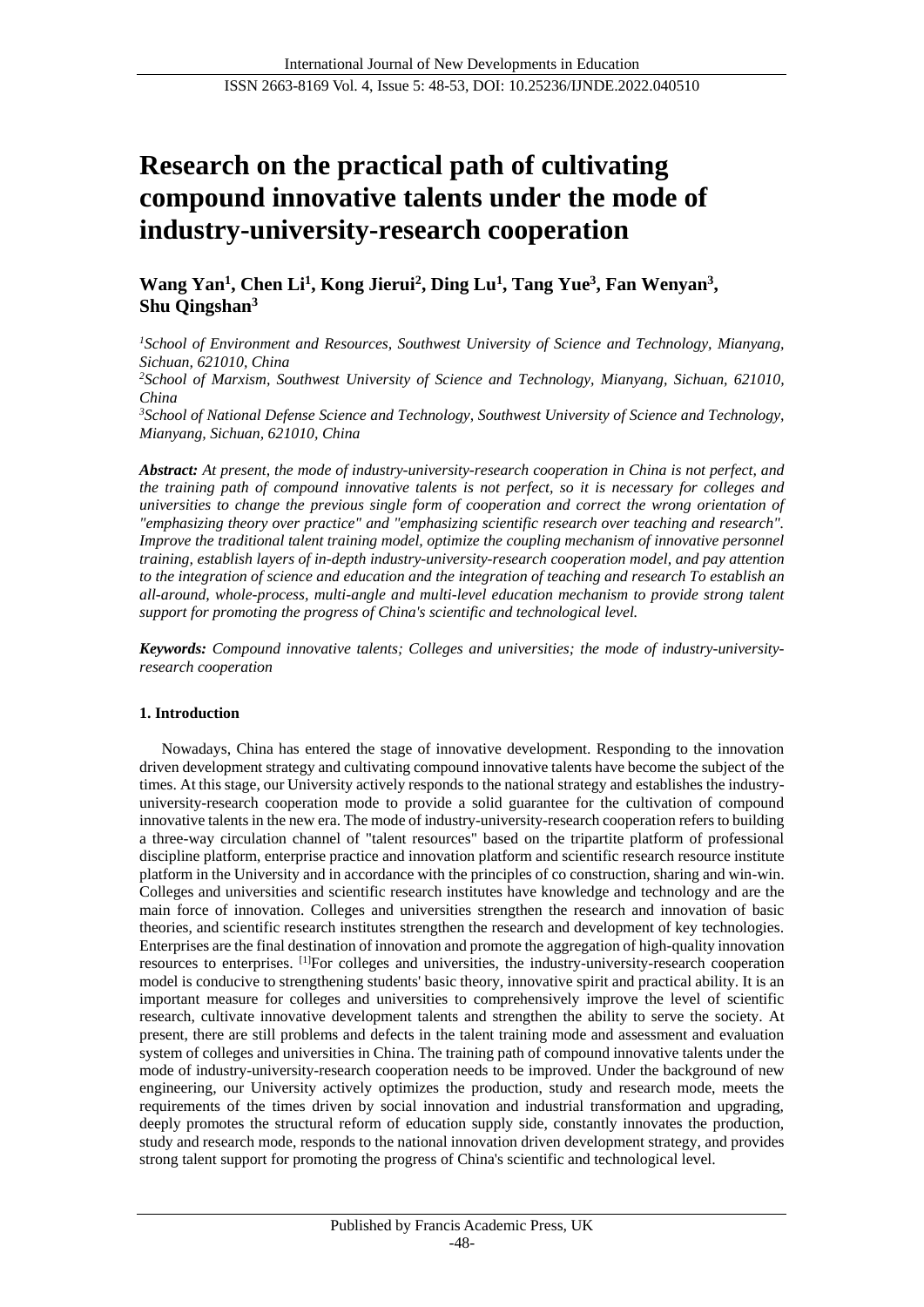#### **2. Problems existing in talent training in colleges and universities**

Taking Southwest University of science and technology as an example, this paper issues a questionnaire to students, deeply analyzes the training path of compound innovative talents under the mode of industry-university-research cooperation, and summarizes the main problems existing in the training of compound innovative talents in Colleges and universities.

### *2.1 There is wrong guidance in the assessment and evaluation system*

The assessment system at this stage has the wrong orientation of "emphasizing theory and neglecting practice" and "emphasizing scientific research and neglecting teaching and research". Teachers' teaching methods and methods mainly focus on the construction of "the first classroom". Most colleges and universities do not update the teaching content in time and prefer theoretical teaching. Students' practical operation ability and practical ability have not been systematically and scientifically cultivated and developed. It has greatly affected the integration and construction of high-level innovative talent training system, and it is difficult to cultivate innovative talents.

### *2.2 There are defects in the mechanism of talent training mode*

At present, some colleges and universities still follow the traditional teaching and education mode, the renewal of professional teaching in Colleges and universities is slow, teachers focus on imparting theoretical knowledge, the categories of extracurricular teaching management mode are messy, lack of scientific thinking and construction, students have few opportunities for scientific research exploration, it is difficult to implement scientific research practice, and there are some problems in the complete and stable operation of the training mechanism of compound innovative talents, Ignoring the cultivation of students' thinking and exploration ability, students' ability to solve complex problems is insufficient.

#### *2.3 Students' practical innovation ability is generally low*

The long-term neglect of the construction of the "second classroom" leads to the disconnection between the theoretical knowledge learned by students and practical activities. Students seriously lack hands-on practical experience in the activities of the "second classroom". Students do not have a deep understanding of innovation and cannot form a good sense of innovation. Most students have a high level of theoretical knowledge and weak practical experience; Strong theoretical innovation ability and insufficient practical innovation ability. The fixed and rigid theoretical curriculum leads to the disconnection between the skills acquired by students and social needs to a certain extent. Even if the graduation internship is arranged in the summer, the knowledge and skills learned by students cannot be applied in practice, with little effect. In addition, in practice, the graduation theory accounts for a large proportion of the total credits, resulting in the low efficiency of innovative practice education in Colleges and universities.

#### **3. Significance of cultivating compound talents of industry, university and research**

#### *3.1 Innovate educational ideas and improve teaching methods*

Under the mode of industry-university-research cooperation, the cultivation of compound innovative talents can innovate teachers' educational ideas, innovate teaching methods, promote the structural reform of education supply side, guide students to take the initiative to conduct in-depth thinking on the knowledge learned in the classroom, and carry out in-depth theoretical exploration and innovative research on the basis of consolidating the advantageous path of traditional talent cultivation, Urge the coordinated development of students' theoretical knowledge and practical ability, and help the integration and construction of high-level innovative talent training system.

## *3.2 Extend the extracurricular system and optimize the operation mechanism*

The cultivation of compound innovative talents under the mode of industry-university-research cooperation extends the cultivation of College Students' comprehensive quality from the classroom system to the extracurricular system. Through the close connection between industry, schools and scientific research institutes, students' disordered extracurricular activities are changed into meaningful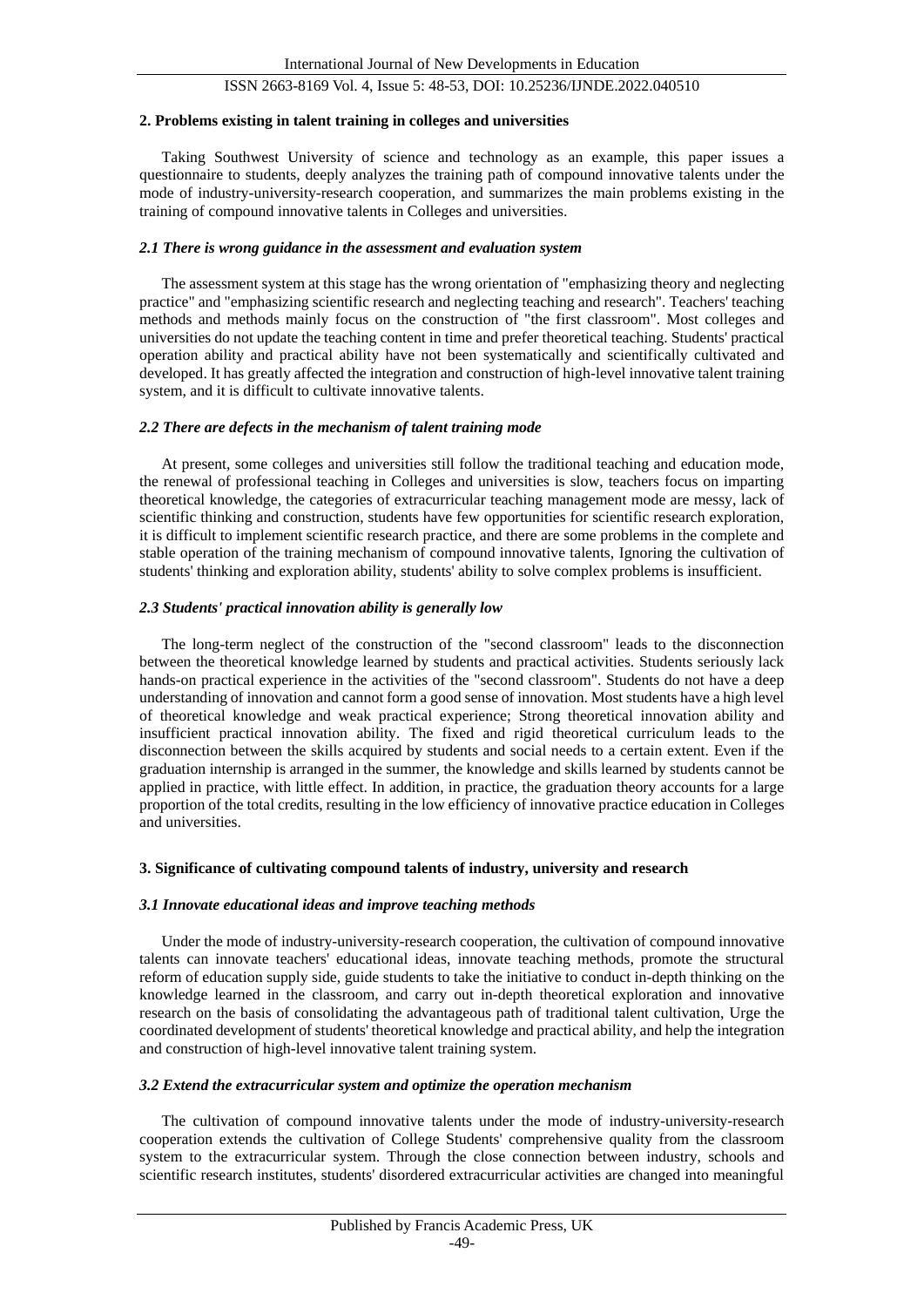practical activities that are conducive to students' development. According to the law of students' talent development and the law of teachers' teaching and educating people,To realize the construction of a complete and stable system of innovative talents training for college students, to form an innovative talent training operation mechanism supported by industry, school and scientific research institutes in class and after class.

## *3.3 Break the discipline barrier and integrate the school enterprise resources*

Through the establishment of the cooperation mode of production, learning and research, the threeway circulation channel of "talent resource" is built based on the professional discipline platform, enterprise practice innovation platform and resource sharing platform in the school.Students should deepen social practice in the process of professional learning, use the knowledge learned to deal with social problems, break the professional discipline barriers, stimulate students' creative and entrepreneurial potential, cross, penetrate and integrate discipline, social practice and industrial development, create a scientific and reasonable human talent training structure, promote the deep integration of teaching and research, and cultivate and adapt to social development according to the needs of enterprisesHigh level and high quality talents with both theoretical research and practical innovation.

## **4. The implementation path of the training of compound talents in production, education and research**

Taking the environment and resources College of Southwest University of science and technology as an example, by means of deep coupling of internal and external factors of the main body of education, the talent model is innovated. The implementation path of talent training is constructed from three aspects: macro, medium and micro level, and a comprehensive, full process, multi-angle and multi-level education mechanism is established.

## *4.1 Macro level: Design of cooperation structure of production, learning and research of composite innovative talents*

Taking the school of environment and resources of Southwest University of science and technology as an example, it is one of the oldest schools in the school. The college integrates educational resources, establishes a student working team with instructors and class tutors as the main, and the work committee, student party members and student cadres as the auxiliary, and promotes the whole staff working mechanism of "teachers all participate, alumni are widely integrated and parents cooperate",We will open up a new pattern of all staff education, and set up a plan for the cooperation structure of production, learning and research of the composite innovative talents into four levels:

Resource level: through combing resources by three parties of production, learning and research, jointly build resource sharing platform, integrate resources from industries, schools and scientific research institutions, and establish cooperation on the basis of resource sharing and mutual benefit and win-win results.

Cooperation layer: through multi-party cooperation, dynamic reorganization of human resources, material resources, etc., the cooperation agreement on production, learning and research is reached, cooperation projects of schools, enterprises and scientific research institutions are established, [2] build internal and external training bases and joint venues for Industry university research joint site.

Application layer: through the dynamic utilization of resources and the specific implementation of the training process of compound innovative talents through industry-university-research cooperation, complete the specific work of project design and implementation, curriculum guidance, textbook compilation, resource sharing, project practice and so on.

Feedback layer: summarize the project progress and completion through multi-party cooperation, collect students' opinions and modify the current mode.

Through the cooperation structure divided into four levels, sort out and improve the student training scheme and curriculum system, implement the training of innovative talents in all aspects of students' study and life, reasonably divide the labor and perform their duties, establish an all-round, whole process, multi angle and multi-level education mechanism, and realize the construction of a complete and stable college student innovative talent training system.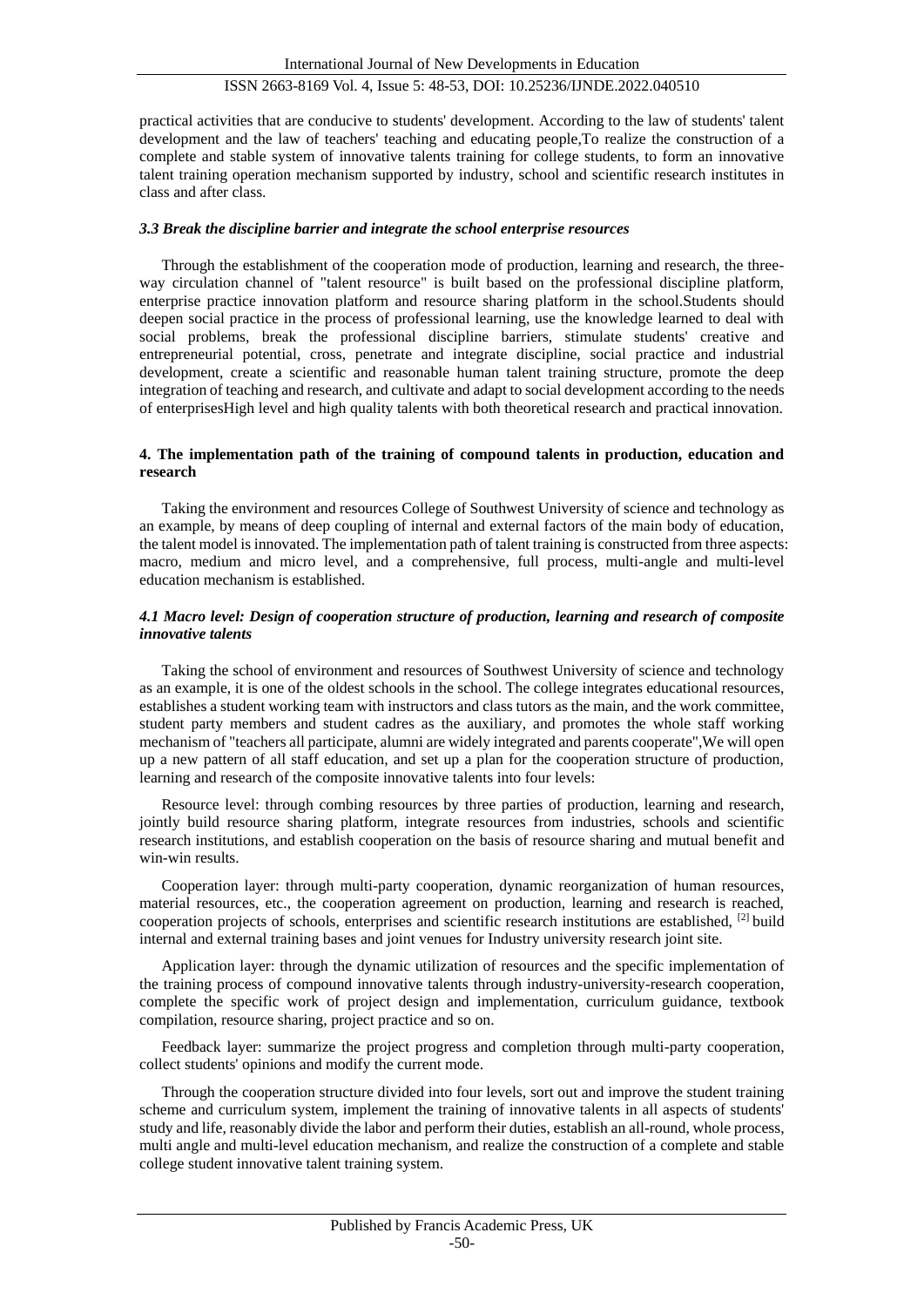## *4.2 Meso level - path planning of innovative talent training under the mode of industry-universityresearch*

In recent years, focusing on the national key strategic needs, the school of environment and resources of Southwest University of science and technology has actively innovated the talent training path of industry-university-research mode, consolidated the existing advantageous disciplines, constantly explored emerging disciplines, realized the seamless connection between the industrial chain and the advantageous discipline chain, and actively adapted to the new situation of industrial transformation and upgrading.

## *4.2.1 Adhere to the development idea of "foresight, cross integration, internal and external cohesion and improving the mechanism"*

Adhere to the development idea of cultivating compound high-end innovative talents.One is "far sighted". Closely focusing on the national strategies of self-reliance and self-improvement in high-level science and technology, double carbon, energy security, healthy China and so on, closely combined with the economic and social development of Sichuan, seize the opportunity, take the initiative, develop in a staggered manner, take basic research as the root, take the needs of directors as the traction, further focus on interdisciplinary direction, and expand horizontally and vertically to basic research, creative technology and achievement transformation,Explore new scientific and technological fields and new forms of innovation through interdisciplinary construction.The second is "cross integration".Further focus on discipline areas, promote discipline intersection and integration, accelerate the formation of the "fist effect" of discipline construction, fully promote the development of basic disciplines in urgent need, and actively prepare for the establishment of energy storage technology specialty.Third, we need "internal and external cohesion".We should not only repair the "internal strength", but also take advantage of the "external force", promote the cooperation between interdisciplinary and industrial circles, actively tap and flexibly introduce high-level talents as the "leader" of interdisciplinary cross platform, and speed up the construction of a first-class scientific research talent team supporting the construction of interdisciplinary cross research platform.Fourth, we should "improve the mechanism".Improve the organizational structure and operating mechanism, accelerate the separate listing of postgraduate joint training and enrollment indicators on interdisciplinary and cross platform, promote the cooperation with director units from "three ones" to "three two", and pool forces to continue to cultivate high-end innovative talents for the development of national defense and military industrial units and industries in Mianyang.

# *4.2.2 Establish the target stage of "interest training, skill training, special training and innovation training"*

The school of environment and resources of Southwest University of science and technology takes interest training, skill training, special training and innovation training as four important stages in the training process of compound talents under the mode of production, study and research. All cooperation under the mode of production, study and research is based on the goal of student-oriented and cultivating compound innovative talents.In the first year of University, by holding lectures and carrying out scientific and technological innovation exhibitions, students can deepen their understanding of the current situation of social and industrial development, broaden their horizons, and pay attention to the Enlightenment of students' innovation consciousness and the cultivation of students' interest in scientific research.In the second year of the University, we will carry out the construction of "three qualified" team, add enterprise tutors and scientific research tutors on the basis of professional tutors, and guide students' all-round development in an all-round way.At the same time, carry out practical training in primary school, create a practical platform for students, focus on investigating students' knowledge transformation ability, and focus on strengthening the cultivation of students' skills.In the third year of the University, guide students to carry out special innovation in discipline technology, strengthen internal cooperation among students, encourage students to widely participate in discipline and professional competitions, and strengthen the special training of students.In the fourth year of the University, the innovative thinking course summarizes the past innovative experience, encourages students to release innovative products, strengthens the cultivation of students' innovative ability, and plans the cultivation path of innovative talents under the production, University and research mode based on students.

#### *4.3 Micro level -- Research on the specific mode of industry-university-research cooperation*

From the micro level, under the industry-university-research mode, the university needs to actively contact enterprises and scientific research platforms to implement the cooperation and summarize the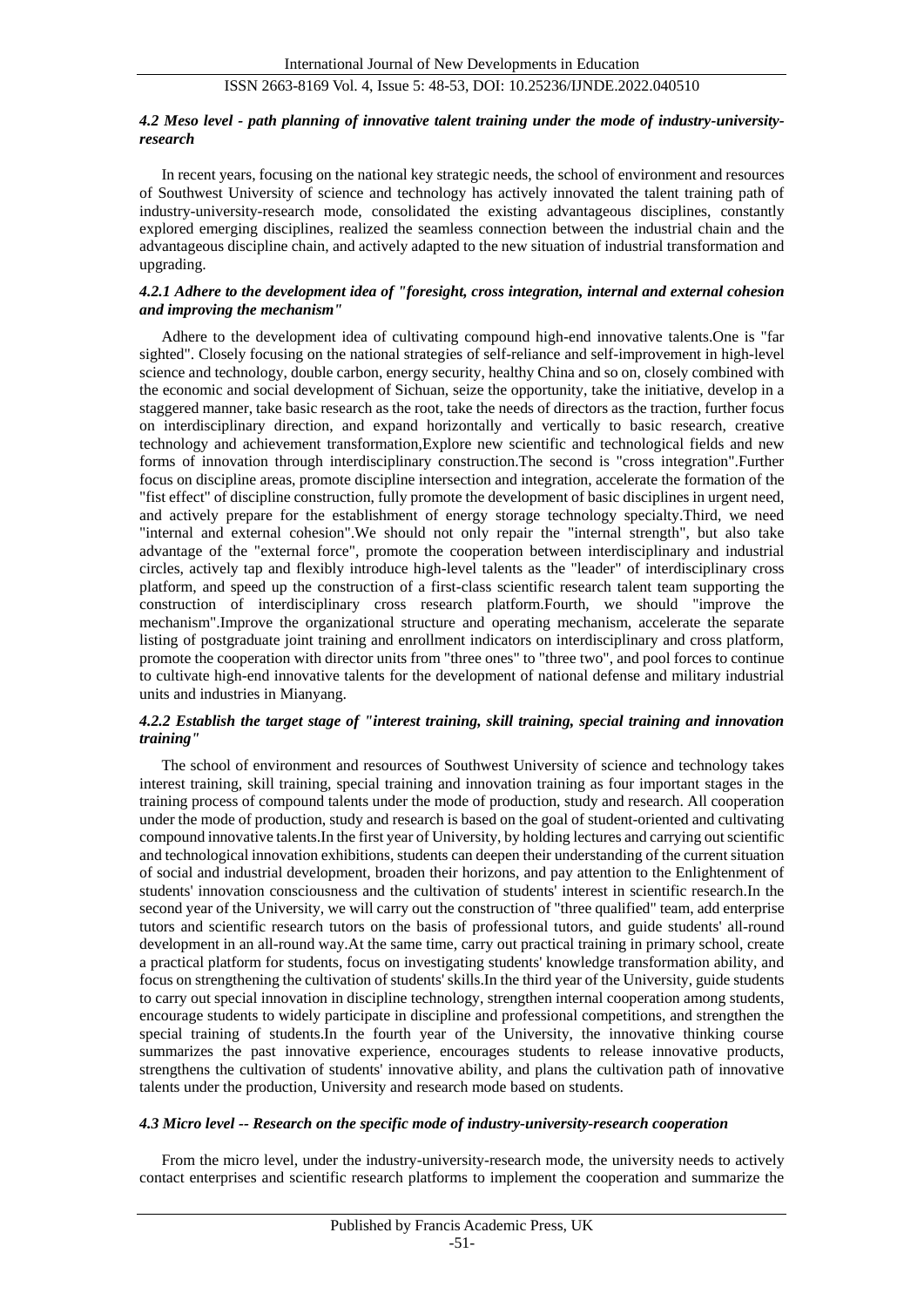law through specific projects.Colleges and universities and scientific research institutes have knowledge and technology and are the main force of innovation. Colleges and universities should strengthen the research and innovation of basic theories, pay attention to the cultivation of talents and the transfer of knowledge, and scientific research institutes should strengthen the research and development of key technologies. Enterprises are the final destination of innovation. They should promote the gathering of high-quality innovation resources to enterprises and play a leading role in meeting major needsIt plays an important role in driving the development of the industry.In the process of establishing the model, the industry-university-research institute should earnestly consider the realization of the common objectives of the three parties and establish the input and harvest model of the three parties.

#### *4.3.1 Industry-university-research cooperation to build a practical teaching center base*

The practical teaching center is jointly invested by schools and enterprises. On the basis of industryuniversity-research cooperation, it uses the sites of industries and scientific research institutions or the sites developed and invested by them for practical teaching.The practice teaching center is oriented to students, and industry and scientific research institutions provide a series of supporting services for the school, such as the display of the latest scientific and technological achievements, cutting-edge technical support, software training, project practice and so on.Relying on the practical teaching base, enrich students' extracurricular practical activities, strengthen students' theoretical application ability, stimulate students' innovative potential, and provide a practical platform for the cultivation of compound innovative talents.

## *4.3.2 Establishment of environmental protection public welfare cooperation platform under industry university research cooperation*

The school of environment and resources of Southwest University of science and technology has established a long-term cooperative relationship with the "green dynamic future" environmental public welfare crowdfunding platform. Through school enterprise cooperation, the College of environment and resources can use the enterprise platform to carry out a variety of environmental protection innovation activities for college students, such as the national environmental protection innovation cultivation plan for college students, the youth volunteer activity for environmental protection and public welfare of college students (Qingzhi activity), and the popular science publicity and education of green environmental protection and public welfare knowledge. Relying on the Internet, improve students' participation in environmental protection, promote the popularization and promotion of environmental protection awareness, and enhance students' environmental protection innovation ability.

## *4.3.3 Build an innovation and entrepreneurship studio under the mode of industry-university-research cooperation*

Innovation and entrepreneurship is the core goal of cultivating compound innovative talents under the mode of industry-university-research cooperation. Strengthen the in-depth cooperation among industries, schools and scientific research institutions, give full play to the role of teachers as "intermediaries" and cultivate compound innovative talents. The University cooperates with small and medium-sized production enterprises and scientific research institutions to build an industry-universityresearch cooperation studio. The university provides venues and construction space, and a teacher is responsible for the connection of industry-university-research. Enterprises and scientific research institutions sign cooperation plans with innovation and entrepreneurship studios according to the actual production needs, subcontract innovation and entrepreneurship projects to studios, and provide financial support for the operation of studios. Students participate in the work of the studio, get the exercise of the actual project, and get a certain degree of work subsidy, so as to cultivate innovative and entrepreneurial talents.

#### *4.3.4 Building a "three-teacher" teaching team*

The college integrates educational resources, reforms the educational curriculum system and educational organization form, innovates the talent training mode, and forms a "three in one" talent training system. On the basis of having professional tutors in the school, increase enterprise tutors and scientific research tutors, and establish a "three-teacher" teaching team. Enterprise tutors teach practical courses, and scientific research tutors bring more cutting-edge production knowledge to students, so that students can master more standardized development processes in the process of classroom learning. By pooling various educational and teaching resources of the school, enterprise and department, dynamically adjust the training direction, specialty setting and discipline structure, strengthen the cooperation between enterprise tutors, scientific research tutors and school tutors, and jointly discuss topics such as curriculum construction, textbook compilation, project research and development, etc. The three mentors had in-